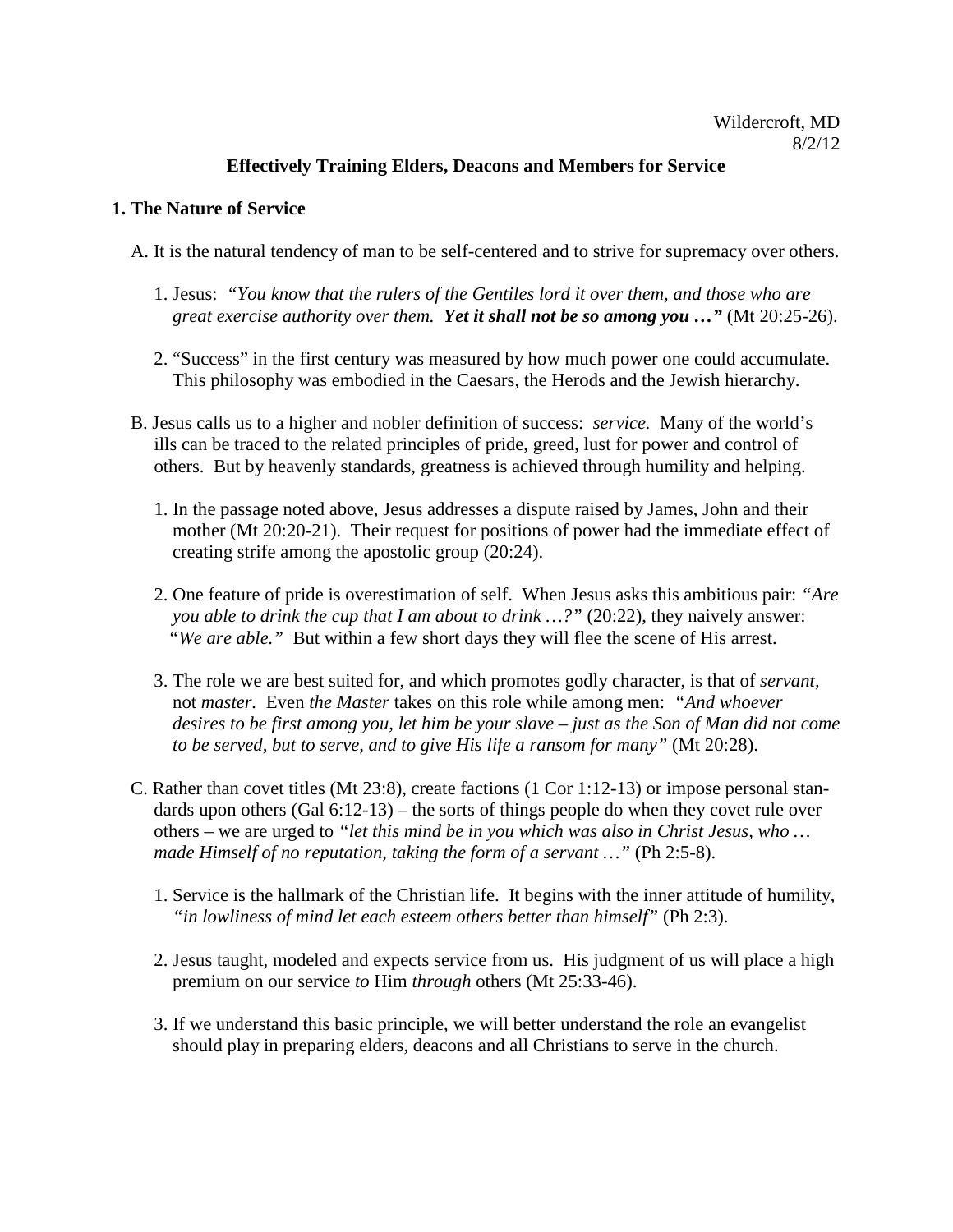#### **2. The Nature of an Evangelist's Work**

- A. The concerted efforts of evangelists and elders are for *"the equipping of the saints for the work of ministry, for the edifying of the body of Christ, till we all come to the unity of the*  faith and knowledge of the Son of God, to a perfect man, to the measure of the stature of  *the fullness of Christ"* (Eph 4:12-13).
	- 1. As with the human body, the spiritual body is to be self-healing and self-strengthening *"according to the effective working by which every part does its share"* (Eph 4:16).
	- 2. The evangelist has a part in this process via teaching. Some misunderstand the evange list's role as limited to converting the lost, but this is an artificial distinction. The letters to Timothy and Titus and Paul's own work as an apostle/preacher dispel this notion.
	- 3. Furthermore, teaching the saved is vital to the process of converting the lost, for if the church is not practicing the truth the lost will be tempted to reject the gospel, judging the saints to be insincere or inconsistent at best and hypocrites at worst.
- B. Exhortations to comprehensive teaching:
	- 1. Among the Ephesians for three years, Paul had *"not shunned to declare … the whole counsel of God"* (Ac 20:27).
	- 2. Timothy was exhorted to *"Preach the word! Be ready in season and out of season. Convince, rebuke, exhort, with all longsuffering and teaching"* (2 Tim 4:1-2).
	- 3. Timothy was to *"give attention to reading, to exhortation, to doctrine"* (1 Tim 4:13), and in addition *"commit these things to faithful men who will be able to teach others also"* (2 Tim 2:2). So must an evangelist do today.
- C. Beyond teaching, the evangelist is a model and mentor. His effectiveness in these areas will depend upon developing and maintaining relationships based on integrity, godliness and real concern. Paul exhorts Timothy:
	- 1. *"Share with me in the sufferings for the gospel"* (2 Tim 1:8) and *"endure hardship as a good soldier of Jesus Christ"* (2:3).
	- 2. *"Flee youthful lusts; but pursue righteousness, faith, love, peace …"* (2:22).
	- 3. *"Avoid foolish and ignorant disputes, knowing that they generate strife"* (2:23).
	- 4. *"Not quarrel but be gentle to all, able to teach, patient"* (2:25).
	- 5. *"Be an example to the believers in word, in conduct, in love, in spirit, in faith, in purity"* (1 Tim 4:12). The evangelist's life and faith must be able to support his exhortations.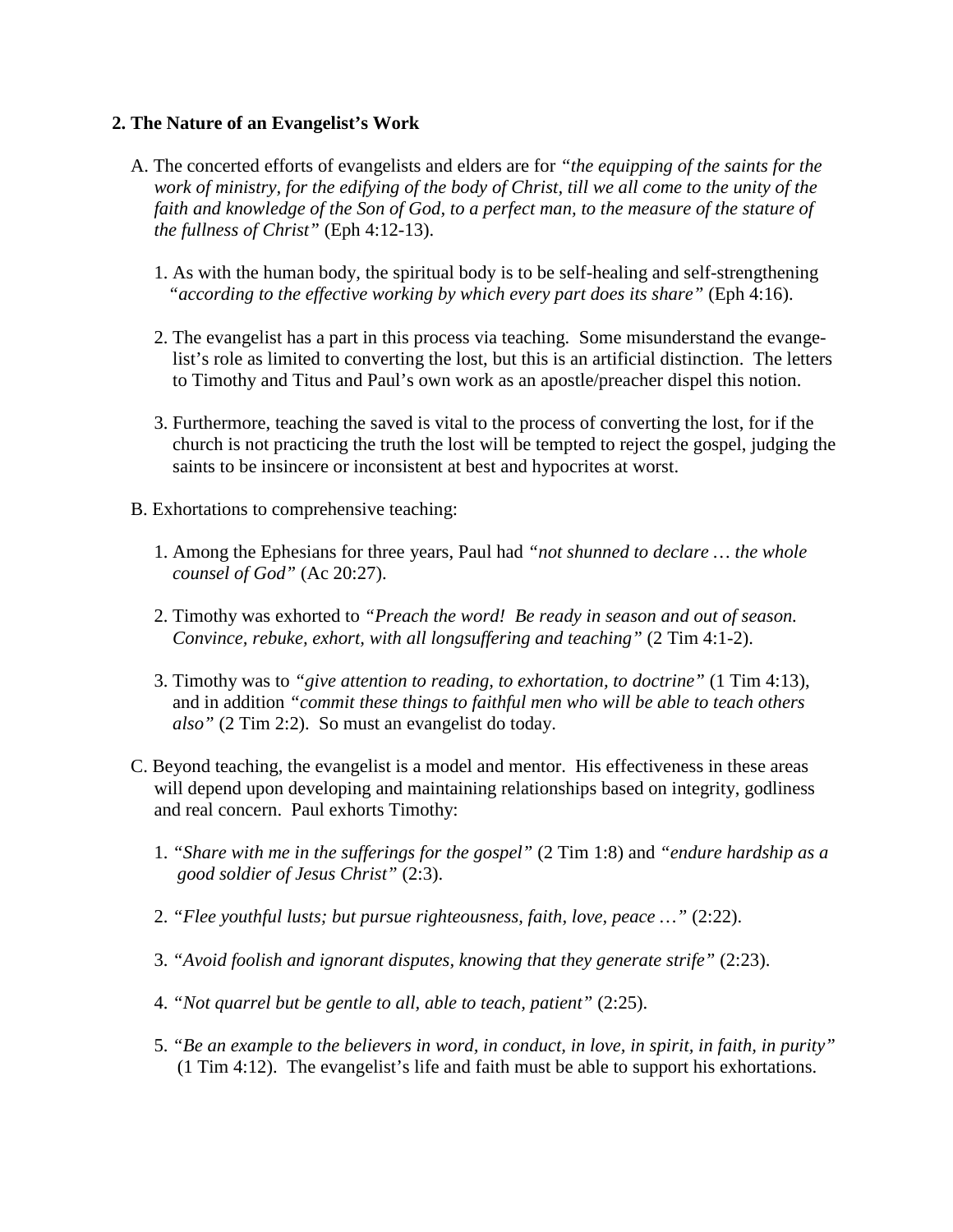## **3. Preparing Men to Serve As Elders**

- A. What is required in this aspect of a preacher's work is partially defined by what an elder is/does:
	- 1. **God never bestows authority on men to elevate them for their own sakes.** A shep herd is a servant-leader; that is, he is given an authoritative role by God *in order to serve the spiritual interests of God's "flock"* (Ac 20:28; 1 Pet 5:2-3). Whether elder or father or civic official, *any* position of leadership has the goal of serving the needs of the com munity: the church, family and nation. An evangelist will teach prospective elders to honor this service role and not seek a "position" for personal considerations.
	- 2. An elder must have a good working knowledge of God's word: *"not a novice"* (1 Tim 3:6). A preacher's responsibility is not only promoting *what* is right but *how* to arrive at the truth via sound study habits. If he does this well in the normal course of his work, he will be preparing the leadership of the future.
	- 3. As an extension of the previous point, an overseer is charged to confront doctrinal cor ruption (Tit 1:9-11). An evangelist will help prepare men by teaching positively the truth and also by exposing false doctrines and showing how to combat them.
	- 4. Shepherds cannot feed, guide and protect those they do not know, and yet some elders are aloof and unapproachable. Perhaps subconsciously, they see themselves to be above the congregation; they lose rapport with the people whom they need to connect with the most. A preacher can help this by his own example. He can demonstrate to current and prospective elders what genuine concern and interaction look like in practice.
- B. But what is the ultimate outcome of the servant-leadership of shepherds? Is it to maintain a meeting place, a schedule of worship times, curriculum planning, a treasury scripturally disbursed and preachers supported abroad? Those may all be important activities, but they are *results* of more basic needs being supplied. The ultimate aim of leadership is to maintain a safe, just, positive environment where saints are freed and inspired to achieve their highest potential for God. This they do individually and collectively as a local church.
	- 1. Recall the provisions Moses made for leaders among Israel: *"You shall appoint judges and officers in all your gates … and they shall judge the people with just judgment. You shall not pervert justice; you shall not show partiality, nor take a bribe, for a bribe blinds the eyes of the wise and twists the words of the righteous"* (Dt 16:18-19).
	- 2. Note that the situation in Ac 6 (discussed below) involved a primary question of *justice.* So long as this was unresolved the energy of the Jerusalem church would be squandered.
	- 3. Ezekiel 34:1-10 is a scathing indictment of shepherds who had lost sight of their primary role of protecting and nurturing God's people*"Woe to the shepherds of Israel who feed themselves! Should not the shepherds feed the flocks? You eat the fat and clothe your selves with the wool; you slaughter the fatlings but you do not feed the flock. The weak*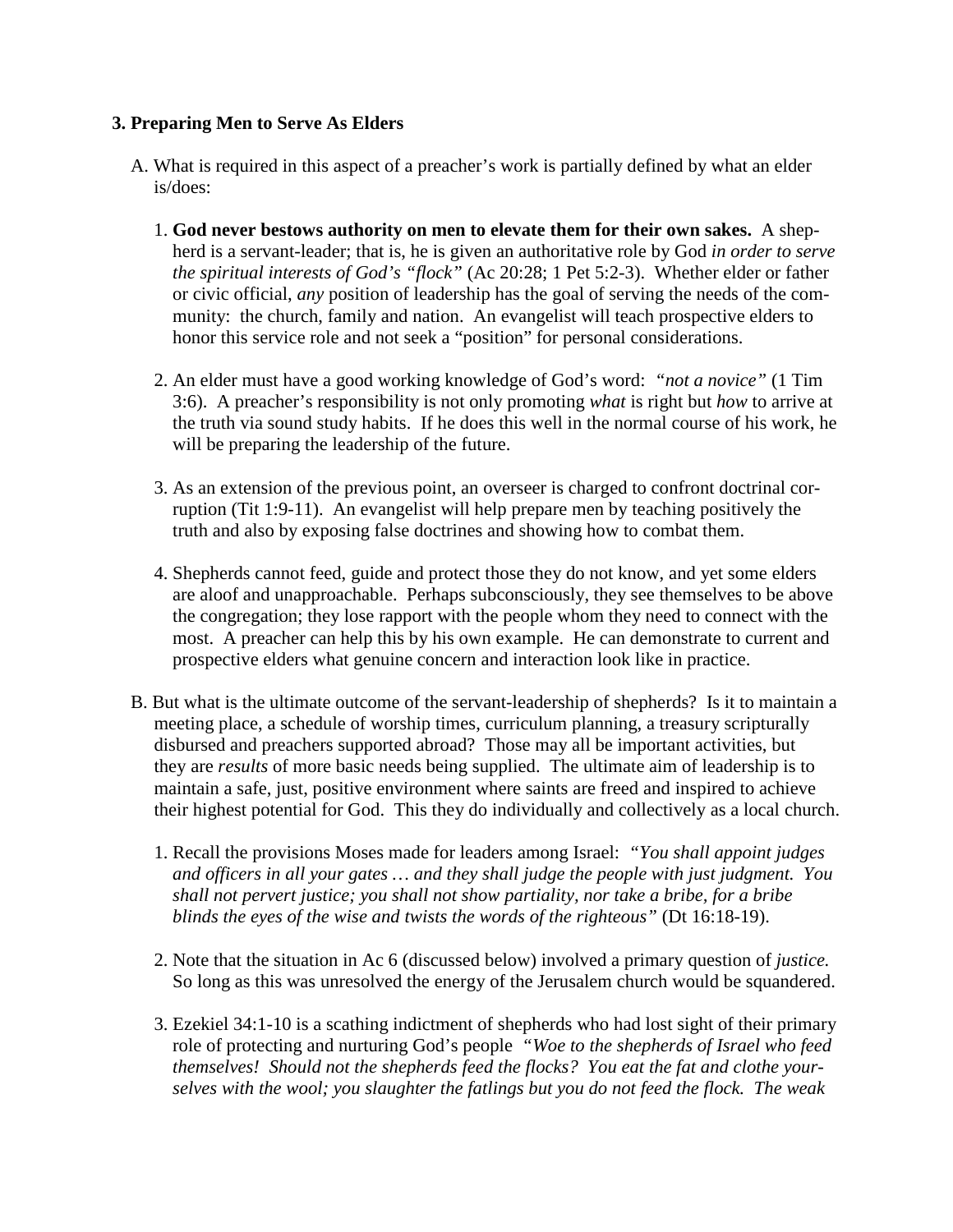*you have not strengthened, nor have you healed those who were sick, nor bound up the broken, nor brought back what was driven away, nor sought what was lost; but with force and cruelty you have ruled them"* (34:1-4).It is vital for preachers to grasp and remain focused on the big picture, the ultimate purpose for which God desires human shepherds among His people. They need to insure that the principles of God are upheld with fairness, along with mercy and grace, so that the sheep are free from strife and anxiety so as to produce their milk and wool and lambs.

- C. Some practical observations:
	- 1. A preacher can inspire prospective elders by exemplifying what a father and husband should be to his family. Since a qualification of a shepherd is *"one who rules his own house well, having his children in submission with all reverence"* (1 Tim 3:4), the preacher can and should model what this looks like in real life.
	- 2. Another important area of "back-door teaching" is the relationship an evangelist has with the current eldership. If the interaction is characterized by strife, lack of respect or a "maverick" mentality on the part of the preacher, he poisons the atmosphere of peace in the congregation and may well discourage others from aspiring to be elders.
	- 3. An evangelist can contribute in meaningful ways to the strength of an eldership. Ser mons which both inspire and inform younger men on the subject of spiritual leadership are important. Educating the congregation on qualifications and work of elders can help make the selection process more stable. A good eldership is vital to the unified and fruitful functioning of a local church, and an unqualified or misguided eldership can do much harm. Things dealing with congregational leadership are serious business.

# **4. Preparing Men to Serve As Deacons**

- A. The very term "deacon" connotes service: "primarily denotes a 'servant,' whether doing servile work, or as an attendant rendering free service, without particular reference to its character" (Vine, *Complete Expository Dictionary,* p. 147).
	- 1. The specific work of deacons is not detailed in the NT, but a prototypical example may be drawn from Acts 6:1-7. The apostles distinguish between "prayer and … the minis try of the word"  $(6:4)$  and "serve tables"  $(6:2)$ .
	- 2. In the growing community of believers in Jerusalem there were indigent widows being cared for out of the "daily distribution." The Hellenistic widows felt discriminated against in favor of the "Hebrews" or orthodox/Palestinian Jewish converts. This was a crucial issue to resolve, for it had the potential of exploding into racial division.
	- 3. This is an example of issues that will inevitable arise among a group of people who have close association with each other. There are "nuts and bolts" problems and needs which must be addressed but which do not fall into the category of overseeing the overall spiri tual welfare of the flock – a responsibility charged to elders.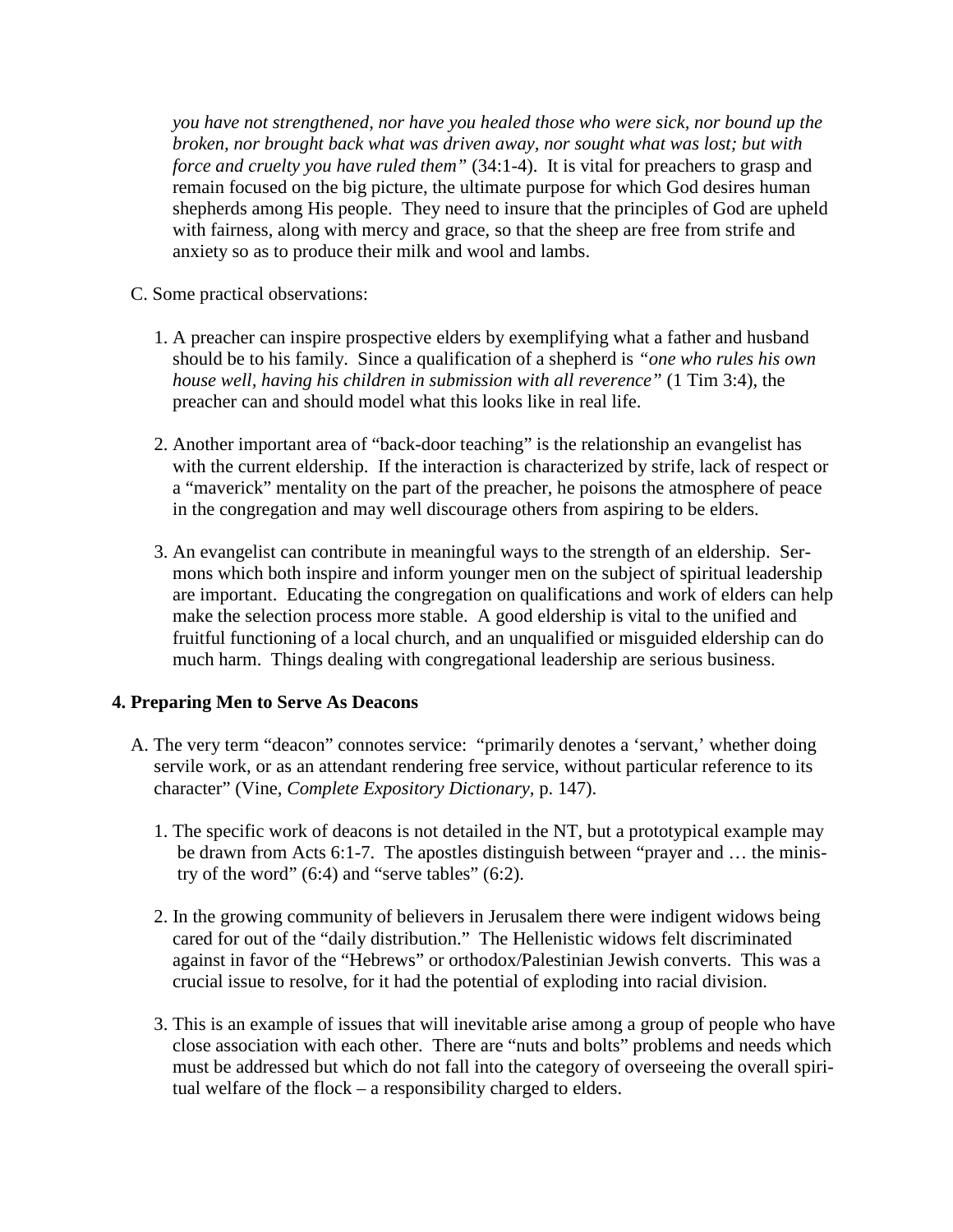- B. Deacons, then, are servants of the congregation in matters apart from spiritual oversight. This, however, does not mean there is no spiritual *significance* to their work, and this is attested by the qualifications in 1 Tim 3 (and the prerequisites of Ac 6:3).
	- 1. As in the case with elders, preachers should teach on qualities such as humility, service, developing "agape" love for God's people, being a strong family leader (1 Tim 3:12) and intense study of the word of God (1 Tim 3:9) in order to prepare men for deacon-service.
	- 2. It was apparent in the episode of the widows that when the time came for men to be selected to handle the matter, *these were men already noted for their integrity, faith and leadership capability* (Ac 6:3, 5). Evangelists should encourage young family men to seriously consider their leadership potential and invest the time and energy necessary early on to place themselves on a path of active service and growth.

# **5. Preparing Members for Faithful Service**

- A. This subject is nearly as broad as the New Testament itself, for the outgrowth of faith is diligent service to God in genuine worship, doctrinal integrity, moral purity and service to others. For the purposes of this study, we will emphasize some limited, basic points. First, let's note our special service toward God.
	- 1. The basic "unit" of salvation is the individual. That is, God does not save "groups," be they families, local churches, ethnicities, etc. Salvation – a restored relationship with God, our Creator – is open to all but *established and secured by each individual.* Each must personally respond, and each will be judged on his own merits (cf. Mt 16:27; Ac 2:38; 2 Cor 5:10)*.* There must be individual faith, motivation and growth.
	- 2. Each individual is "gifted" by God with resources to accomplish His will in this world. This is expressed in parables such as the "talents" (Mt 25:14-30), the vine/branches (Jn 15:1-8, the analogy of the body (Rom 12:3-8; 1 Cor 12) and direct statements such as Rom 14:12 that "each of us shall give account of himself to God."
	- 3. While we can influence and be influenced by others, in the final analysis we are responsible for the choices we make, the lives we live and the duties that God places upon each of us. Life is a stewardship, and we must return to our Maker the fruit that He would bear in this world through us. *"For we are His workmanship, created in Christ Jesus for good works … that we should walk in them"* (Eph 2:10).
- B. One objective of the evangelist in his teaching is to help God's people recognize and develop their individual gifts.
	- 1. The Lord made Paul a far greater man as a Christian than he would have ever been as a Jew. Paul, in turn, made Timothy a much more substantive man than he would have ever been if he had remained in southern Galatia. And Timothy made the Ephesians better people than they would have been if he had not come to Ephesus as Paul's emissary and an evangelist to further guide and ground them.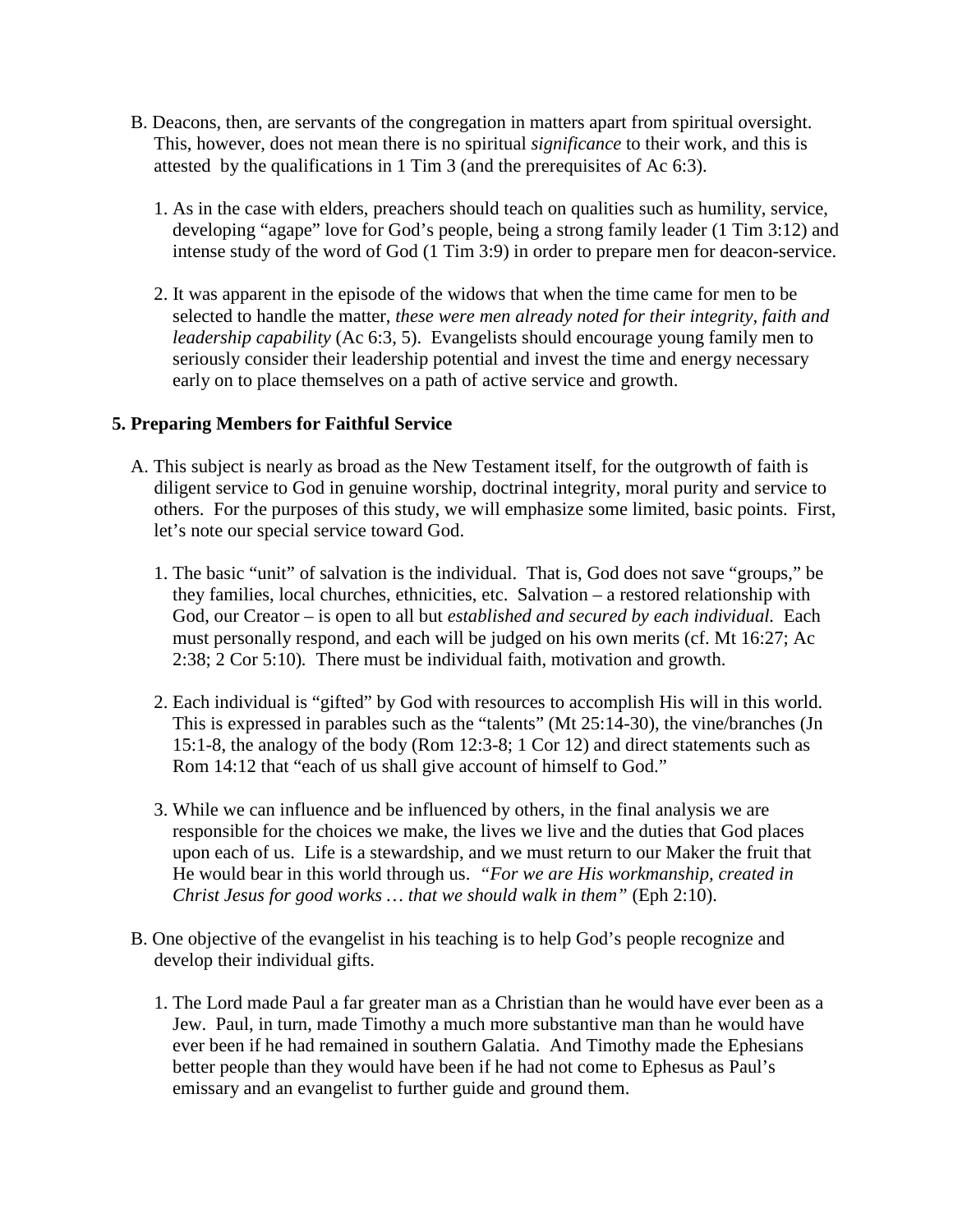- 2. If he is to help Christians develop the potential God has given them, an evangelist must consider them as individuals. He must learn their strengths and weaknesses, perceive both present and latent abilities and understand their deficiencies of knowledge so that he may provide a balanced diet of teaching.
- 3. Meeting such challenges might involve working with someone as a co-teacher; engaging in personal studies to deal with specific issues; taking on a "preaching apprentice"; cri tiquing sermons or articles; arranging training classes for public service; etc.
- C. At the broadest level, our service might be differentiated by: 1) that which we offer to God directly; 2) that which is done for the benefit of His people; and 3) that which serves our fellow man at large.
	- 1. While everything we do in this life must be motivated by and in harmony with the will of God, this does not make everything we do "worship."
		- a. But when we *do* offer specific acts of obeisance to God, they must be deliberate (not habitual, rote), reverent (not to impress men) and enthusiastic (not grudging).
		- b. Practical applications: private prayers (frequency, diligence); Lord's supper (focus, self-examination); singing (enthusiasm, proficiency); group worship (consistency, engagement); study (discipline, obedience).
	- 2. The ideal context of earthly life is among fellow believers; i.e., as part of a local church. We owe those in the family of God special consideration (Gal 6:10). They are the ones that we share common values and convictions with; they are the ones we (should) know better than anyone; they are the ones who will be there to pick us up whenever we fall.
		- a. This service begins with an *attitude* (as noted on p. 1). We see this in action in the first century church as the Jewish widows are accommodated.
		- b. Within local churches Jew and Gentile brethren had to learn how to appreciate one another after centuries of animosity. The "wolf and the lamb" had to learn to lay down together (cf. Is 11:6-9). Paul exemplified this attitude (1 Cor 9:19-23).
	- 3. Christians are not to hole up in monasteries or insulate themselves in enclaves. We are *"in the midst of a crooked and perverse generation, among whom you shine as lights in the world"* (Ph 2:15). This echoes Jesus' sentiment, *"You are the light of the world … Let your light so shine before men …"* (Mt 5:13-16).
		- a. As individuals we have an obligation to all men to serve and help them in their needs, for we share a common Maker and learn to see their value as creatures of God.
		- b. After harsh indictment of the Cretan culture (Tit 1:12), Paul exhorts Titus to *"in all things show(ing) yourself to be a pattern of good works ...*" (2:7).